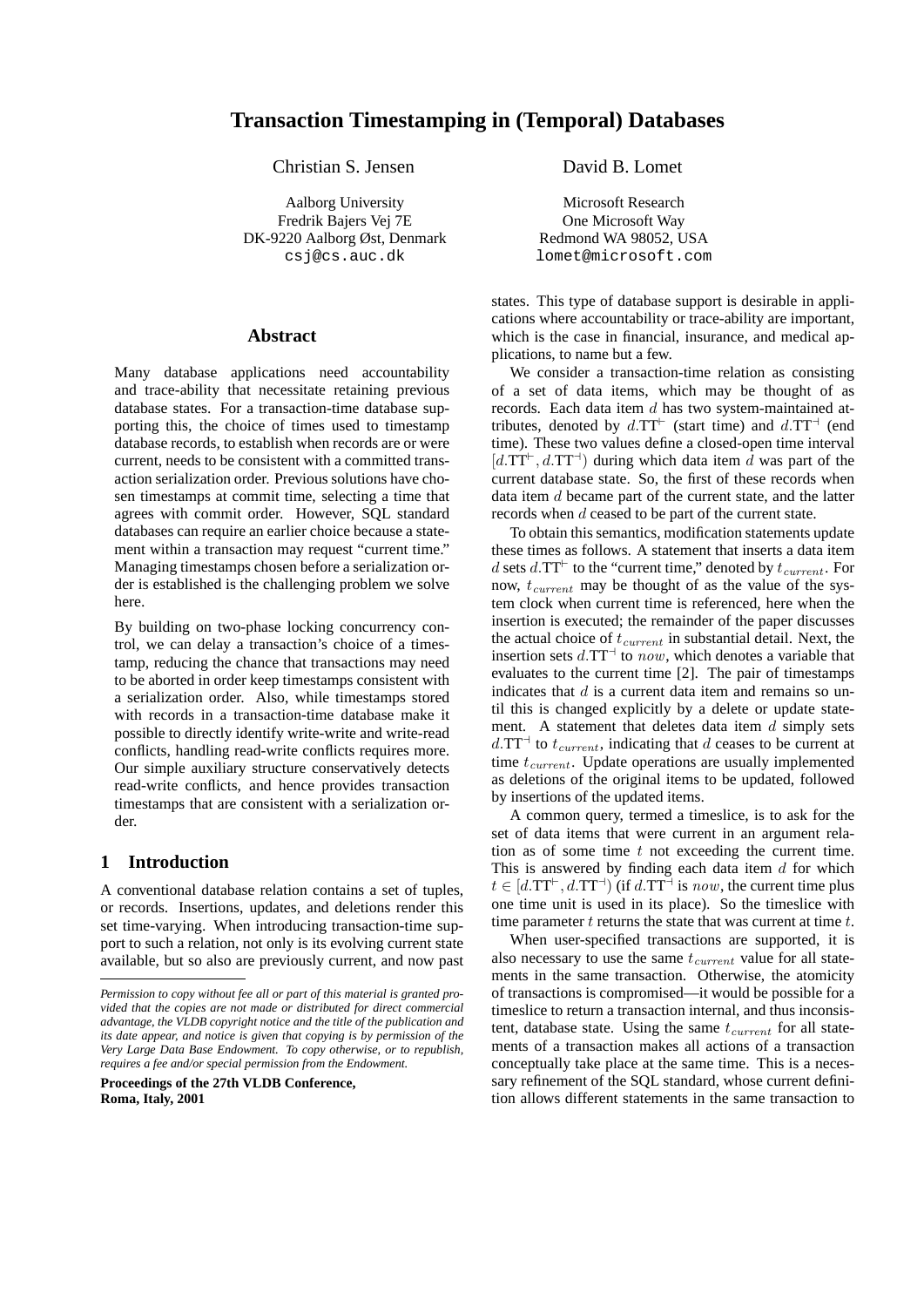use separate  $t_{current}$  values<sup>1</sup>.

The specific choice of current time that is used for timestamping the data items is also essential to ensuring that any previous state that can be retrieved via a timeslice with  $t$ as its parameter is indeed the state that was current at time t. If the transaction timestamp order does not agree with a serialization order, it can happen that the answer to the timeslice query never existed as a current state.

In the SQL database language [9], a query or modification can reference current time,  $t_{current}$ . As described above, current time can be stored as an attribute in the database or used to query the database, e.g., retrieving the state that was current ten minutes ago. Referencing  $t_{current}$  in a query can force the database management system (DBMS) to choose this time before the transaction commits. This exposes the transaction to the risk that the  $t_{current}$  value given to it and the values given to other transactions are not ordered in a way consistent with a valid transaction serialization order.

| time | $T_{1}$                                      | T,                   |
|------|----------------------------------------------|----------------------|
|      | $\overline{\text{fix}}$ t <sub>current</sub> |                      |
| 2    | w((x, 10, [1, now)))                         |                      |
| 3    |                                              | fix $t_{current}$    |
|      |                                              | w((y, 31, [3, now))) |
| 5    |                                              | commit               |
| 6    |                                              |                      |
|      | r((y, 31, [3, now)))                         |                      |
| 8    | w((z, 14, [1, now)))                         |                      |
| q    | commit                                       |                      |

Figure 1: Schedule with Early Choice of Current Time

Figure 1 illustrates the above problem. For simplicity of exposition, we elide the writes done to delete old versions when updates occurs. A read-write conflict on data item  $y$ between transactions  $T_1$  and  $T_2$  puts  $T_2$  before  $T_1$  in any serializable schedule involving these two transactions. In addition,  $T_1$  chose its  $t_{current}$  value at time 1, in preparation for the write statement at time 2, while  $T_2$  chose its  $t_{current}$  value at time 3. Note also that this schedule is allowed by two-phase locking. This results in serialization order being different from timestamp order, and causes two potential problems. First, a timeslice for  $\{y, z\}$  for time 2, issued at time 6, returns  $\{y = y_0, z = z_0\}$  since  $T_2$  has a time later than time 2 and  $T_1$  has not yet committed or even accessed  $z$  yet. However, the same timeslice (i.e., for time 2), instead issued at time 10, returns  $\{y = y_0, z = 14\}$ because it sees the  $z$  written by  $T_1$ . Second, clearly one of these timeslice results (the later one in this case) is not a transaction consistent view of the database. This is unacceptable.

It is easy to avoid the above anomalies if a transaction  $T$ 's timestamp can be established at the time at which  $T$  is committing, as the timestamp can then be chosen to agree with the commit ordering of the transactions [8, 12, 13]. But if one is forced to choose the time at an earlier point in the transaction execution, e.g., when the transaction asks for the current time, keeping the timestamp order consistent with a valid transaction serialization order can become a substantial problem.

Indeed, it is not straightforward how to accomplish timestamping in the face of user transactions and early timestamp choice, while avoiding excessively restricting potential concurrency and excessive transaction aborts. The paper solves this problem. Prior studies of transaction timestamping (covered in some detail in Section 2 and more broadly in Section 5) either did not address early timestamp choice or failed in one of the respects mentioned here.

Our solution, which exploits timestamps, ensures that the order of  $t_{current}$  values used by the transactions is consistent with the order of transaction commit. More specifically, the choice of  $t_{current}$  in our solution satisfies three requirements. First, if a transaction T has  $t_{current} = t$  then  $T$  has started and not yet committed at time  $t$ . Second, if transaction  $T_1$  has been assigned  $t_{current} = t_1$  and transaction  $T_2$  has been assigned  $t_{current} = t_2$  and  $t_1 < t_2$  then  $T_1$ cannot see data items written by  $T_2$ . Third, if the same conditions hold, we require that an equivalent serial schedule exists where  $T_1$  is before  $T_2$ .

By ensuring that transaction timestamp order agrees with transaction serialization order, we avoid the two anomalies exposed in Figure 1. The contents of a timeslice cannot change because subsequent writers of data items in a timeslice are required to have later timestamps than the timestamp used by the timeslice, so as to enforce read-write conflict order. Also, because timestamp order agrees with serialization order, each timeslice "sees" a transaction consistent version of the database.

Our solution does not use timestamp order to serialize transactions, but rather enforces timestamp order as an addition to the two-phase locking normally used to enforce transaction serializability. The solution improves upon prior solutions for the problems that originate when a transaction is assigned a timestamp early in its execution.

- 1. We choose a transaction timestamp as late as logically possible. We exploit the fact that timestamps are not used to provide concurrency control. Rather, we assume that the database system uses two-phase locking for concurrency control. Our method only needs to keep transaction timestamps consistent with the serialization order resulting from two-phase locking. In particular, we use locking to avoid the need to have a timestamp as of transaction start. Locking will serialize active transactions that do not have a timestamp. We describe how to do this in Section 3.
- 2. We offer a range of granularities for the bookkeeping of timestamp constraints, hence controlling the trade-

<sup>1</sup>While the standard fixes the value within a statement, *which* fixed value to use is left entirely to the implementor. General Rule 3 of Subclause 6.8 <datetime value function> of the SQL-92 standard states "If an SQL-statement generally contains more than one reference to one or more <datetime value function>s, then all such references are effectively evaluated simultaneously. The time of evaluation of the <datetime value function  $\ge$  during the execution of the SQL-statement is implementationdependent." [9, p. 110].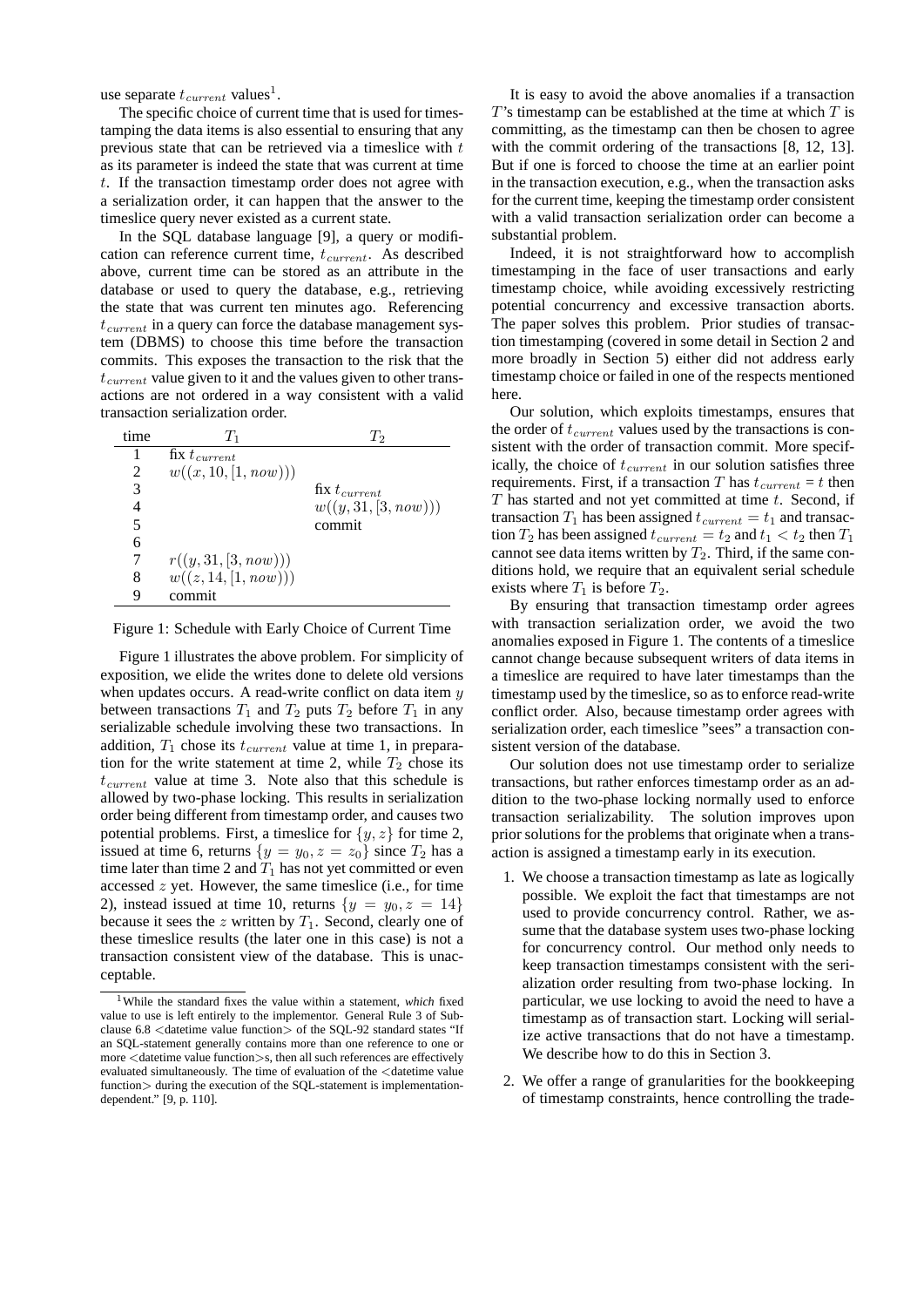off between the chances that the constraints cannot be satisfied, leading to abort, and the cost of bookkeeping. It is thus not necessary to provide timestamps for every data item, which has high bookkeeping cost. Rather, we can be conservative to varying degrees in our timestamp testing. Hence, a read timestamp  $T<sup>R</sup>$  needs not be uniquely assigned to exactly one data item, but can apply to some set of data items. While this imprecision increases the probability of abort somewhat, we can control this probability by varying the granularity. In Section 4 we describe our simple technique for this.

It is helpful in our presentation to discuss some of the past solutions right away, in Section 2, while deferring coverage of the remaining solutions to Section 5. Section 3 describes how to assign current-time timestamps to transactions, detailing first a solution that delays this assignment as long as possible. This solution is then refined, enabling the initial assignment of ranges of timestamps, as this further improves performance. The solution uses read timestamps in addition to the write timestamps that are required for timestamping of the data. Section 4 offers techniques that aim at offering better performance in the management of these read and write timestamps. Finally, Section 6 summarizes and points to directions for future research.

# **2 Prior Timestamping Approaches**

Let us begin by describing prior timestamping techniques. Our approach, while new both in the specific problem it solves and in its major elements, borrows selected elements of these prior techniques. It is useful to describe these early, both to help in describing how these elements attack the problem and to contrast these approaches with ours.

### **2.1 Commit Time Choice of Timestamp**

If we are willing (or able) to delay the choice of timestamp until transaction commit then it is possible to very simply choose a timestamp. We simply choose a timestamp that reflects the order in which transactions have committed. That is, we issue the transaction a timestamp that reflects its time of commit. This requires that we use something other than timestamp ordering for our concurrency control technique, such as two-phase locking.

In [8], timestamps that agreed with transaction serialization order were used to optimize two-phase commit (2PC). A single variable *LAST* was maintained by a database, representing the time that the last transaction was committed. Each subsequent transaction that attempts to commit was given a timestamp greater than *LAST*, and *LAST* was updated to that later timestamp.

The problem we have with late timestamp choice is that it does not permit us to be responsive to a request, by a statement in a transaction, for the "current time." Such a request means that we cannot simply choose a time at commit, but need to make our choice when the request occurs.

We can adapt our *LAST* method to the case where a transaction's timestamp may be chosen earlier as follows. As each subsequent transaction with  $t >$  *LAST* commits, we set *LAST* to the new (larger) t value. We abort transactions with timestamps  $t <$  *LAST*. This enforces that timestamp order agree with all conflict orders between transactions, including read-write conflicts. Unfortunately, it also has the effect of aborting a large number of transactions.

#### **2.2 Timestamp Concurrency Control**

Timestamp order concurrency control (TO) enforces that transactions commit in timestamp order—when the commit of a transaction will violate this order, the transaction is aborted. In our first attempt above, we bounded the timestamps of all prior transactions in a single variable *LAST*, a worst case value. With TO, we are much more precise about the timestamps of prior conflicting transactions, and we can hence provide larger acceptable ranges of values for most transactions' timestamps.

More specifically, TO, which has existed for about 20 years  $[1]$ , chooses the timestamp  $t$  for a transaction at its start (or at least by the time of its first data access) and assigns this timestamp to data items when they are read as well as when they are written. Transactions can access data in conflicting ways, and a solution that keeps transaction timestamps consistent with a transaction serialization order needs to handle three forms of conflict: writewrite, write-read, and read-write. TO associates a write timestamp (d.TT<sup> $\vdash$ </sup>) and a read timestamp (d.T<sup>R</sup>) with each data item d, hence trying to minimize aborts resulting from transaction ordering conflicts by maintaining precise timestamp constraints for each transaction.

In transaction-time databases, the value  $d.\text{T}T^+$  is stored persistently with the data, to capture previous states and thus support timeslice queries. This provides the write timestamps that allow us to handle write-write and writeread conflicts. But to handle read-write conflicts requires that we also maintain read timestamps  $d.\text{T}^{\text{R}}$ . Hence, whenever d is read by transaction X with timestamp  $t<sub>X</sub>$  that is larger than d's current  $d.\mathsf{T}^{\mathsf{R}}$  (and thus later than the times of its earlier readers),  $d.\mathbf{T}^{\text{R}}$  is set to  $t_X$ .  $d.\mathbf{T}^{\text{R}}$  does not need to be a persistent part of the database, as queries do not ask about times when data is read. So TO methods can exploit a volatile data structure that captures  $d.\mathsf{T}^{\scriptsize{\textrm{R}}}$  for each  $d$ .

A transaction compares its timestamp  $t<sub>X</sub>$  to the data item d's read timestamp  $d.\mathbf{T}^{\text{R}}$  in the volatile structure and its write timestamp  $d.\overline{TT}^+$ , which is stable in a transactiontime database, to determine timestamp consistency. We are only concerned with current data items, i.e., items with  $TT<sup>-1</sup>$  value equal to *now*, because these are the only items that can be written.

• When transaction  $X$  attempts to read data item  $d$ , we require that  $t_X > d$ .TT<sup> $\vdash$ </sup>. Further, if  $t_X > d$ .T<sup>R</sup>, then  $d.\mathsf{T}^\mathsf{R}$  is set to  $t_X$ , to permit us to validate updater timestamps (see the next item). If  $t_X < d$ .TT<sup> $\vdash$ </sup>, a later transaction wrote item  $d<sub>r</sub>$  so the transaction came too late and aborts.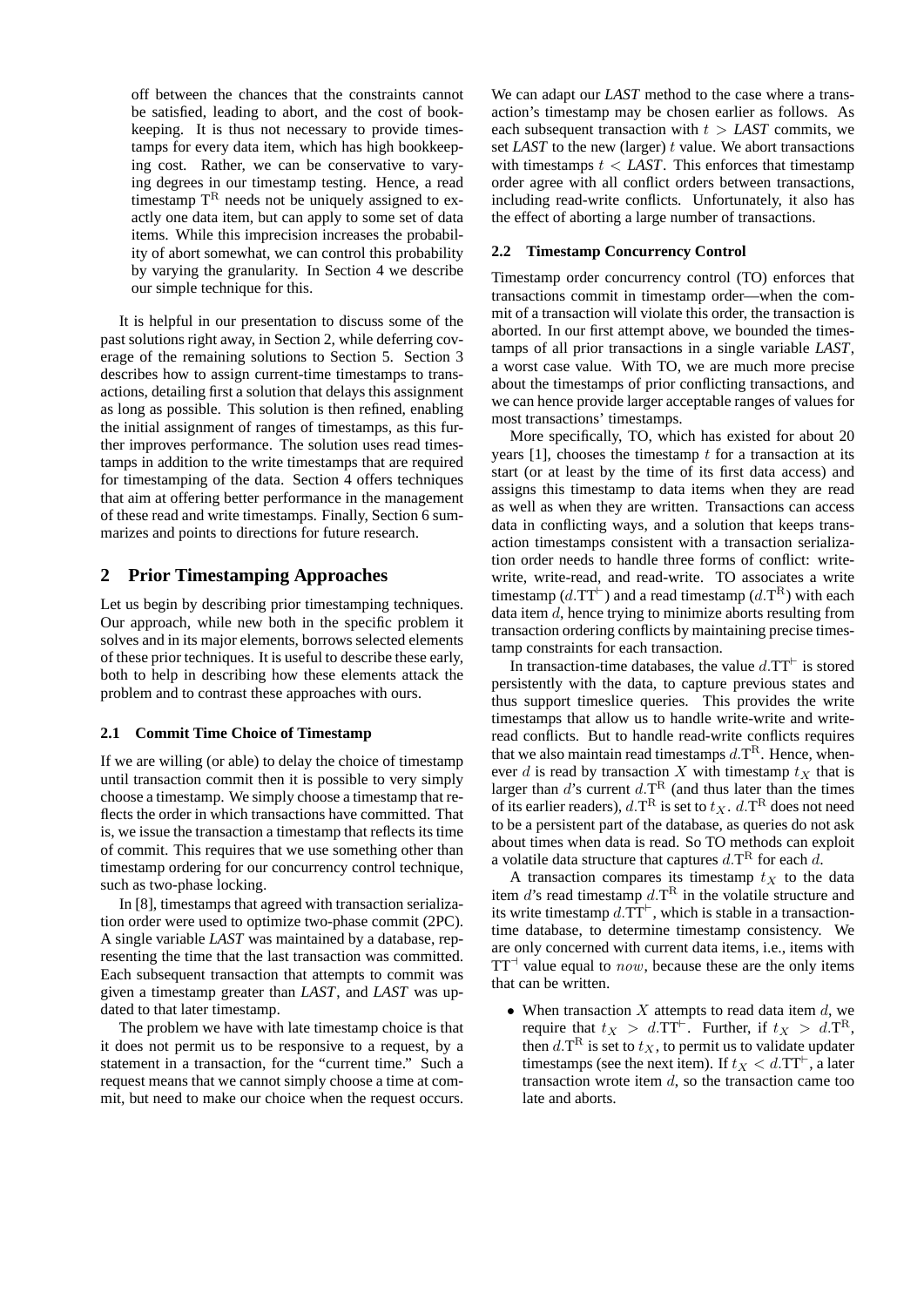• When transaction  $X$  attempts to write data item  $d$ , we require that  $t_X > d.\mathcal{T}^R$  and  $t_X > d.\mathcal{T}^T$  as well. Otherwise, transaction  $X$  aborts. This enforces both write order and that a previous reader of  $d$  read the correct version.

TO presents two problems in our context.

- 1. Each transaction X needs to have a timestamp  $t<sub>X</sub>$ when it starts, so that it can use  $t_X$  in the timestamp consistency testing above. However, timestamps should be chosen as late as possible in the transaction's execution, ideally when the transaction is about to commit, so as to minimize the chance of abort. At that point,  $t_X$  can be chosen to be consistent with the order in which the transaction is committing. By forcing the choice of  $t_X$  at transaction start, one significantly increases the chances that the timestamp consistency checking will fail, resulting in an abort.
- 2. While  $d.\mathsf{T}^R$  needs not be stable, the number of data items is potentially enormous. The access structure for the  $d.\mathsf{T}^{\rm R}$ 's needs to provide efficient access for all current (or at least a large number of) data items  $d$ , and needs to be a dynamic structure that can grow in size as more data items are included in it. At some point, its growth needs to be limited so that it can be reasonably maintained in volatile memory. TO methods have exploited "garbage collection" to prune this structure. The garbage collection technique in [1] deletes timestamps that are older than some  $\delta$ . That is, any read timestamp  $d.\text{T}^\text{R} < (t_{current} - \delta)$  is deleted. If a transaction with a timestamp less than  $(t_{current} - \delta)$  is still active and references a data item with no stored timestamp, it is aborted, as all data items without an explicit read timestamp are implicitly given a read timestamp equal to  $(t_{current} - \delta)$ . This risks additional aborts.

The solution presented in the remainder of the paper avoids the first problem of selection a transaction's timestamp at transaction start, as well as the second problem of maintaining a potentially enormous structure for the read timestamps of transactions.

## **3 Deferring Timestamp Choice**

This section describes how it is possible to delay the choice of a transaction's timestamp, until the moment when the timestamp is needed by a statement in the transaction or until the transaction commits. We detail the actions that must be taken before a timestamp is assigned, the procedure for assigning a timestamp, the actions that must be taken after a timestamp is assigned, and the procedure for commit processing. Section 3.2 improves on this machinery, by allowing the use of initially imprecise timestamps.

### **3.1 Late Timestamp Assignment**

Each data item  $d$  in a transaction-time database has a write timestamp  $d.\text{T}T^+$ , which is set to the timestamp of the

transaction that created it. We also assume that a read timestamp  $d.\mathbf{T}^{\text{R}}$  is associated in some way with each current data item via a volatile data structure, which we define and consider in detail in Section 4.

During the execution of a transaction, two-phase locking (2PL) [1, 5] blocks transactions from reading data that is being written by an uncommitted transaction, and from writing data being read or written by an uncommitted transaction. Thus, timestamps need play no role in protecting data of an active transaction. This is essential to our strategy of delaying the assignment of timestamps. Only after commit is it essential that timestamps be associated with data, to ensure that subsequent transactions have timestamps that are consistent with the ordering resulting from the write-write, read-write, and write-read conflicts.

We need to describe what happens before a transaction has a timestamp, how a timestamp is assigned, what happens after the transaction has a timestamp, and what we need to do at commit time to ensure that the timestamps of subsequent transactions are appropriate. Our initial description will assume that, when a transaction requests the current time, it receives back a full precision time that will be used as its timestamp. We subsequently discuss how to relax this requirement.

During the execution of a transaction, we need to retain information to use when selecting its timestamp, and to provide information that governs the selection of the timestamps for other transactions. Data accesses define a lower bound  $t_l$  on the value that can be chosen as the transaction's timestamp. We initialize  $t_l$  to  $t_s$ , the execution start time for the transaction, so that the chosen timestamp will not be before the start of the transaction. We also remember the set of items  $V_R$  read by the transaction, the set  $V_I$ of new items inserted by the transaction, and the set  $V_D$  of items deleted by the transaction. An update is treated as a delete followed by an insert in the same transaction. These sets are initialized to the empty set, ∅.

### **3.1.1 Before Timestamp Assignment**

Before a timestamp has been assigned, a transaction is never aborted due to timestamping constraints because these are never violated. A timestamp can always be chosen later that satisfies the necessary constraints. So, if we are not forced to choose a timestamp, we delay as long as possible in providing a timestamp for the transaction. This delay reduces the chances that the transaction will be aborted because of timestamp consistency requirements. However, even before timestamp assignment, we need to update information that determines the constraints that the eventual timestamp must satisfy. This updating occurs when our transaction  $X$  attempts to read or write a data item.

Read $(d)$ : If d is locked because of an active transaction write, the transaction blocks. Once we can access d, we need to ensure that our transaction will not be given a timestamp  $t_X \le d$ .TT<sup> $\vdash$ </sup>. Thus, if  $d$ .TT $\vdash > t_l$ ,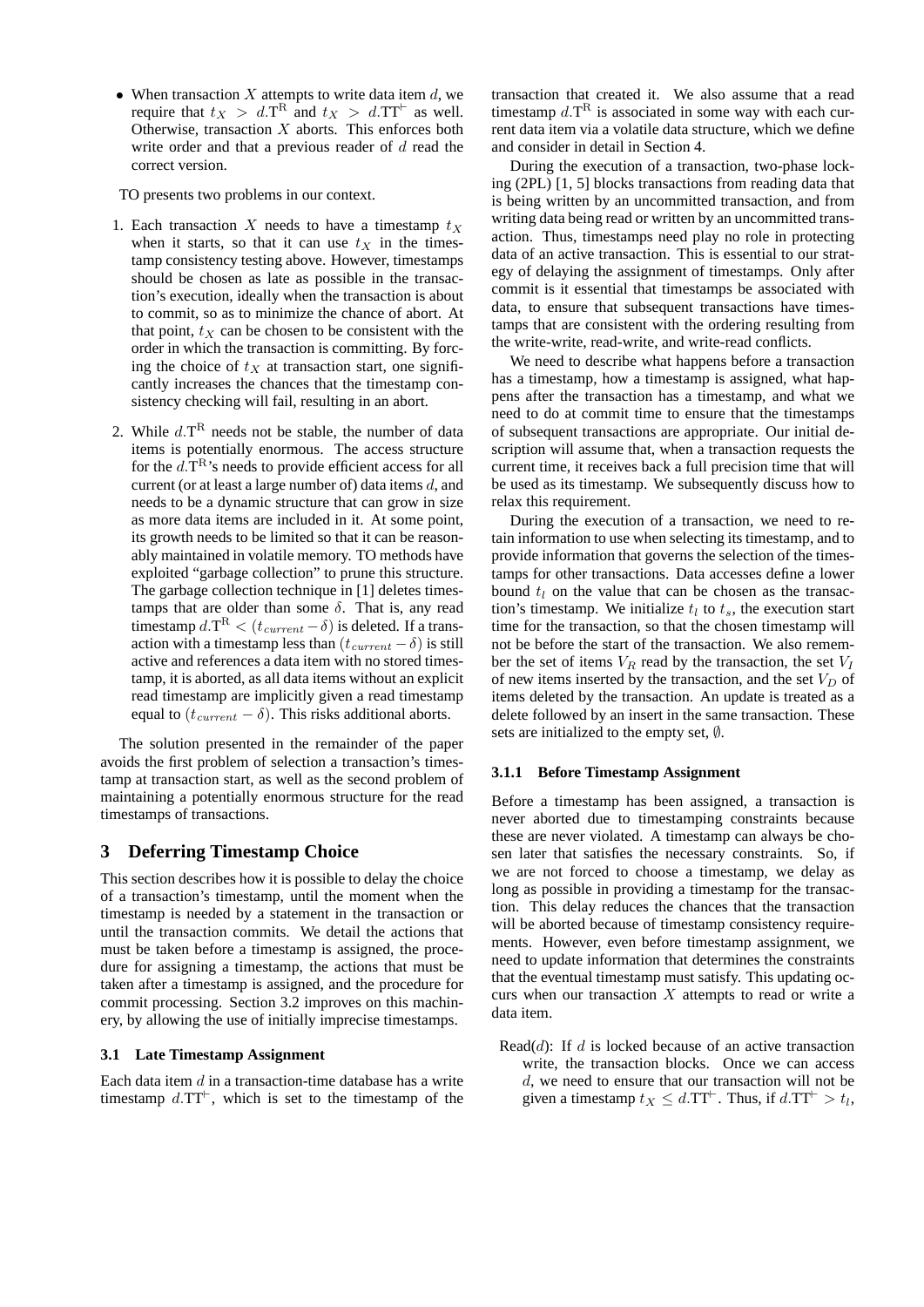then  $t_l \leftarrow d$ .TT<sup> $\vdash$ </sup>. We set  $V_R \leftarrow V_R \cup \{d\}$  to remember that we have read  $d$ , for commit-time processing.

Write $(d)$ : If d is locked because an active transaction is reading or writing  $d$ , then the transaction blocks. Once we can access  $d$ , we need to ensure that our transaction will not be given a timestamp  $t_X \leq$  $\max(d.\mathrm{T}^{\mathrm{R}}, d.\mathrm{T} \mathrm{T}^{\vdash})$ . Thus, if  $\max(d.\mathrm{T}^{\mathrm{R}}, d.\mathrm{T} \mathrm{T}^{\vdash}) > \overline{t}_l$ then  $t_l \leftarrow \max(d.\hat{T}^R, d.\hat{T}^{\dagger})$ . We set  $V_I \leftarrow V_I \cup \{d\}$ when the write is an insert to remember that we have inserted d, and we set  $V_D \leftarrow V_D \cup \{d\}$  when the write is an delete to remember that we have deleted  $d$ , again for commit-time processing.

#### **3.1.2 Timestamp Assignment**

When we choose a timestamp  $t_X$  for our transaction X, we choose it so that all accesses to data within the transaction satisfy the following constraints. This is always possible.

- Reads:  $t_X > d$ .TT<sup> $\vdash$ </sup> for all  $d \in V_R$ . This constraint enforces write-read conflicts. Note that, because reads are commutative, we do not require that  $t_X > d.\mathcal{T}^{\mathcal{R}}$ .
- Writes:  $t_X > d.\mathbf{T}^{\mathbf{R}}$  and  $t_X > d.\mathbf{T}^{\mathbf{T}^{\mathbf{L}}}$  for all  $d \in V_I \cup V_D$ . These constraints enforce read-write and write-write conflicts, respectively.

This information is captured in the variable  $t_l$ , which serves as a lower bound for the value of the timestamp  $t<sub>X</sub>$  that we can assign to the transaction. Since we have not (yet) provided an upper bound for  $t_X$ , we can at this point always assign an acceptable timestamp, i.e., one that satisfies our timestamp constraints.

A transaction may be assigned a timestamp in the midst of its data accesses. So a transaction can change from one without a timestamp to one with a timestamp at any time. This is important in our effort to delay the choice of timestamp. Only when a request for the current time, e.g., CUR-RENT TIME in SQL [10], is made are we compelled to assign a timestamp prior to commit. Otherwise, we can wait until transaction commit, at that time assigning a timestamp that agrees with transaction conflict order.

Monotonically increasing timestamps in which the timestamp assigned is greater than all previously issued timestamps will provide us with a  $t_X$  that satisfies all prior timestamp constraints. However, we achieve tighter bounds by remembering the largest  $d.\text{TT}^+$  for any  $\check{d}$  that has been accessed, and the largest  $d.\mathsf{T}^{\scriptstyle{\mathrm{R}}}$  for any  $d$  that has been updated, which is what we do by maintaining variable  $t_l$ . Then we set the timestamp  $t_X > t_l$ .

It is especially useful to select a minimum  $t<sub>X</sub>$  when timestamp assignment immediately precedes commit as there will be no further opportunity for this transaction to violate timestamp constraints. An earlier time will improve the chances that other transactions will satisfy their timestamp constraints because earlier timestamps make it easier for a later transaction Y to find a timestamp  $t_Y$  for itself that is greater.

#### **3.1.3 After Timestamp Assignment**

After the timestamp for the transaction is fixed, we now run the risk that timestamp constraints will be violated. As before, let the timestamp of a transaction X be  $t<sub>X</sub>$ . We now describe how this transaction proceeds as it reads and writes data items. Basically, we abort the transaction if a timestamp constraint is violated.

- Read $(d)$ : If d is locked because of an active transaction write, the transaction blocks. Once our transaction is able to access d by placing a read (share mode) lock on d, we then perform our timestamp check. If  $t_X$  <  $d.\text{T}$ <sup> $\vdash$ </sup> then we abort the transaction. Otherwise, we proceed as usual. We set  $V_R \leftarrow V_R \cup \{d\}$  to remember that we have read  $d$ , for commit-time processing.
- Write(d): If d is locked because an active transaction is reading or writing  $d$ , then the transaction blocks. When our transaction is able to access  $d$  by placing a write (exclusive mode) lock on  $d$ , we then perform our timestamp check. If  $t_X < d.\text{T}^{\text{R}}$  or  $t_X < d.\text{T}^{\text{L}}$ then we abort the transaction. Otherwise, we proceed as usual. For inserts, we set  $V_I \leftarrow V_I \cup \{d\}$  to remember that we have inserted  $d$ , and for deletes, we set  $V_D \leftarrow V_D \cup \{d\}$  to remember that we have deleted d, once again for commit-time processing.

### **3.1.4 Commit Processing**

At commit, we need to ensure that the database and our auxiliary data properly reflect that transaction  $X$  with timestamp  $t_X$  has committed. This involves posting timestamp information with the data items that have been read and written by the transaction, so as to ensure that subsequent transactions can be assigned appropriate timestamps. The following is required.

- Reads: Set  $d.\mathbf{T}^{\mathbf{R}} = t_X$  for all data items  $d \in V_R$  (those we have read) for which  $d.\mathbf{T}^{\mathbf{R}} < t_X$ . Note that we are allowed to make  $d.\mathsf{T}^{\mathsf{R}}$  for other d's greater than they need to be. This can be a "conservative" action, as  $d.\mathsf{T}^{\mathsf{R}}$  does not play a permanent role in a transactiontime database, but is only used to enforce the readwrite ordering. If the transaction aborts, nothing needs be done about data items that were read.
- Writes: These are used for inserts and deletes. For each  $d \in V_D$ , those items we have deleted from the current state, we set  $d.\text{TT}^{\perp} = t_X$ . For each  $d \in V_I$ , those items that we inserted into the current state, we set  $d.\text{TT}^+ = t_X$  (and  $d.\text{TT}^+ = now$ ). Table 1 describes the use of writes. If the transaction aborts, we do not revisit d, at least in some scenarios. We will describe this briefly in the next section.

#### **3.2 Incremental Timestamp Refinement**

As with delaying timestamp choice, keeping the timestamp as imprecise as possible reduces the likelihood of transaction abort. Up until now, we have merely put a lower bound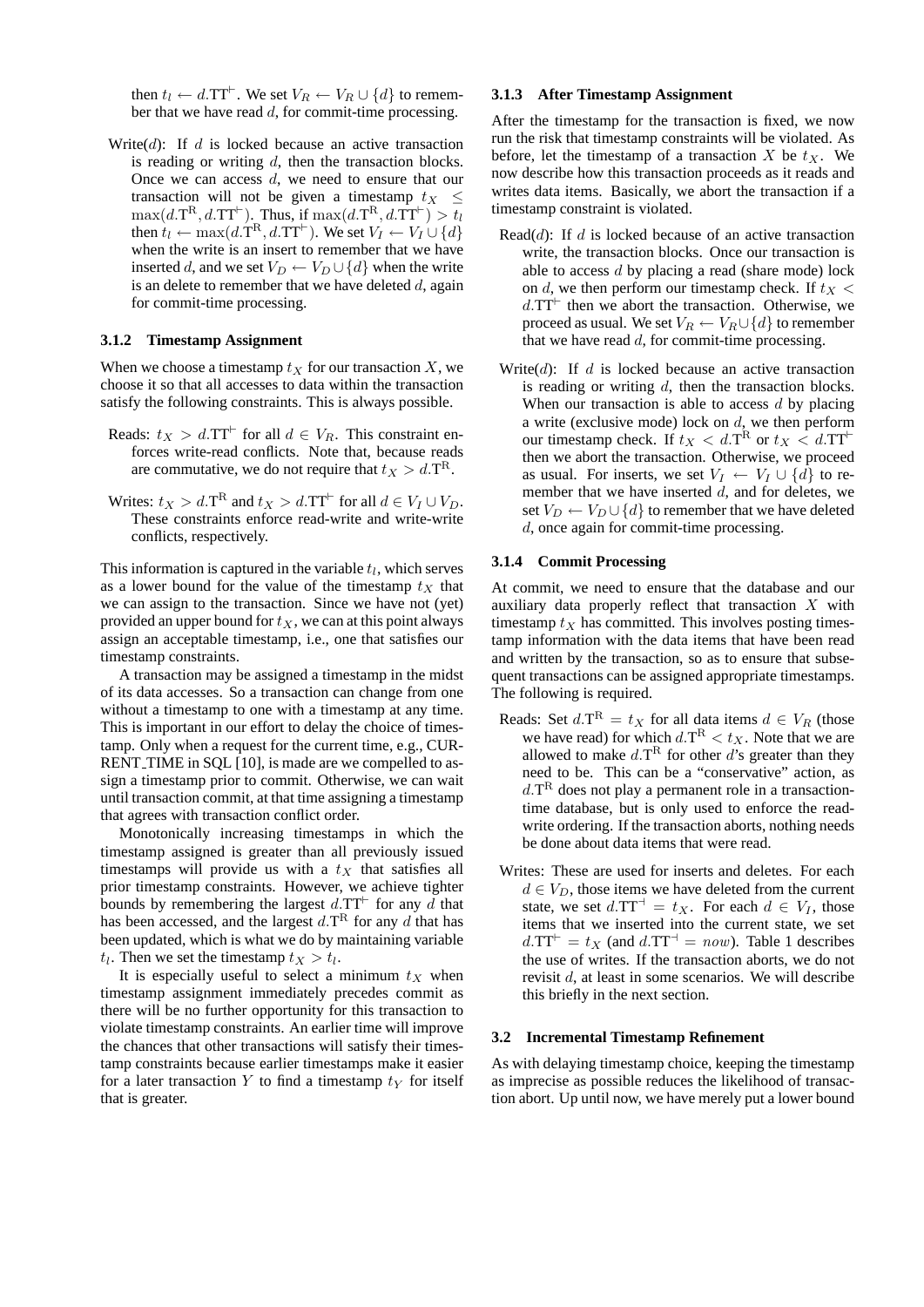| user-level operation | $low-level operation(s)$           |
|----------------------|------------------------------------|
| delete $d$           | $w(d, old, [t, t_X))$              |
| insert $d$           | $\overline{w(d, new, [t_X, now))}$ |
| update $d$           | $w(d, old, [t, t_X))$              |
|                      | $w(d, new, [t_X, now))$            |

Table 1: Writes by a Transaction X with Timestamp  $t_X$ 

 $t_l$  on the timestamp  $t_x$  that we choose for transaction X. While there was, perhaps, an implicit assumption that we chose the precise timestamp  $t<sub>X</sub>$  when the current time was requested, or at commit time, we have not discussed a specific strategy for selecting a transaction timestamp.

What we describe here is how, instead of fully specifying a timestamp for a transaction when the current time is requested, we instead use the request to provide an upper bound on the value of  $t_{current}$  for transaction  $X$ , and hence on its timestamp  $t_X$ . Only when a fully precise time is specified is  $t_{current}$  fully specified, and hence  $t_X$  fully determined. This further exploits late timestamp choice, extending it to permit this choice to be refined incrementally during transaction execution. Importantly, the choice usually need not be completely defined until the transaction commits. At commit, we must post the timestamp to data items that have been read and written by the transaction, and so require a precise timestamp at that point.

Working with a timestamp range that has upper bound  $t<sub>h</sub>$  as well as a lower bound captures this imprecision. The initial value for  $t_h$  is  $\infty$ .

### **3.2.1 Impact of Time Requests**

When a transaction in an SQL-compliant database requests the current time, it is possible to request this time with a designated precision. For example, if the transaction asks for CURRENT DATE, only the day is provided. If CUR-RENT TIME or CURRENT TIMESTAMP is requested, one can specify a precision. Whatever precision is requested, the result is to provide candidate upper and lower bounds.

The result of a current-time request is whatever the system clock says it is, truncated to the specified precision. The lower bound is that time extended by '0'b's to the maximum time precision, provided it is greater than the previous lower bound; the upper bound is that time extended by '1'b's to the maximum time precision, provided it is less than the previous upper bound.

For example, if CURRENT DATE is requested then the timestamp upper bound becomes the last time instant (at maximum precision) for the day that is returned. The lower bound constraint provided by this time request is the first instant of the day. When CURRENT TIME or CUR-RENT TIMESTAMP are requested at less than maximum precision, similar considerations apply.

We now relate timestamp ranges to our previous protocol. Instead of assigning a fully precise timestamp during timestamp assignment, we assign a timestamp range, with upper and lower bounds as just described, which we

denote by  $\langle t_l, t_h \rangle$ . After *timestamp range assignment*, a transaction may continue to access data, via reading and writing. As previously, we abort transactions that cannot satisfy the timestamp constraints, now expressed as bounds on the timestamp. A transaction aborts whenever  $t_l \geq t_h$ .

### **3.2.2 Committing with Timestamp Ranges**

At commit time, it is advantageous to choose transaction  $X$ 's timestamp, if not yet specified with full precision, to be  $t_X = t_i^+$ , one unit larger at the finest precision available than the lower bound of the timestamp range. This choice is acceptable for transaction  $X$ , and makes it easier for other transactions to find an acceptable timestamp as it minimizes the value of  $t_X$ . Hence it permits subsequent transactions that read or write this data to preserve somewhat larger timestamp ranges, which increases the probability that they will escape timestamp-induced aborts.

When  $X$  is a distributed transaction, it is possible to use a timestamping commit protocol to determine a transaction timestamp for all transaction participants [8]. Each participant's "prepared" vote includes a timestamp range within which the participant guarantees that it can commit. The coordinator intersects all voted ranges, and then chooses a time  $t<sub>X</sub>$  within that range as the timestamp for the transaction. Normally  $t_X$  will again be  $t_l^+$ .

### **4 Timestamping Data**

The goal that led us to assigning timestamps to transactions is to provide transaction-time database functionality, meaning to retain all previously current database states, making them available for queries such as "what was the balance in John's checking account on June 30, 1999?" To provide this functionality, we must

- associate a pair of transaction timestamps with each data item in the database, and
- choose timestamps for transactions so that the timestamps reflect a serialization order for transactions.

Specifically, timestamps  $d.\text{TT}^+$  and  $d.\text{TT}^-$  must be associated with all data in a transaction-time database. In addition, we need  $d.\text{TT}^{\vdash}$  and  $d.\text{T}^{\text{R}}$  to ensure that timestamp order agrees with serialization order. It follows that read timestamps  $d.\mathsf{T}^\mathsf{R}$  are only needed for the timestamp assignment process, and we can dispense with them once their role in that process has been completed.

Providing and managing read timestamps  $d.\text{T}^R$  is the more challenging issue, so we first describe a new approach for this that has some significant advantages. While there are issues associated with the timestamps  $d$ .TT<sup> $\vdash$ </sup> and  $d$ .TT<sup> $\vdash$ </sup> of data items, which we address at the end of this section, we can exploit existing techniques for this, though we do suggest an improvement on the method that we prefer.

### **4.1 Read Timestamps**

We have only described abstractly that the system maintains a  $d.\mathsf{T}^R$  value for each data item d that is read by a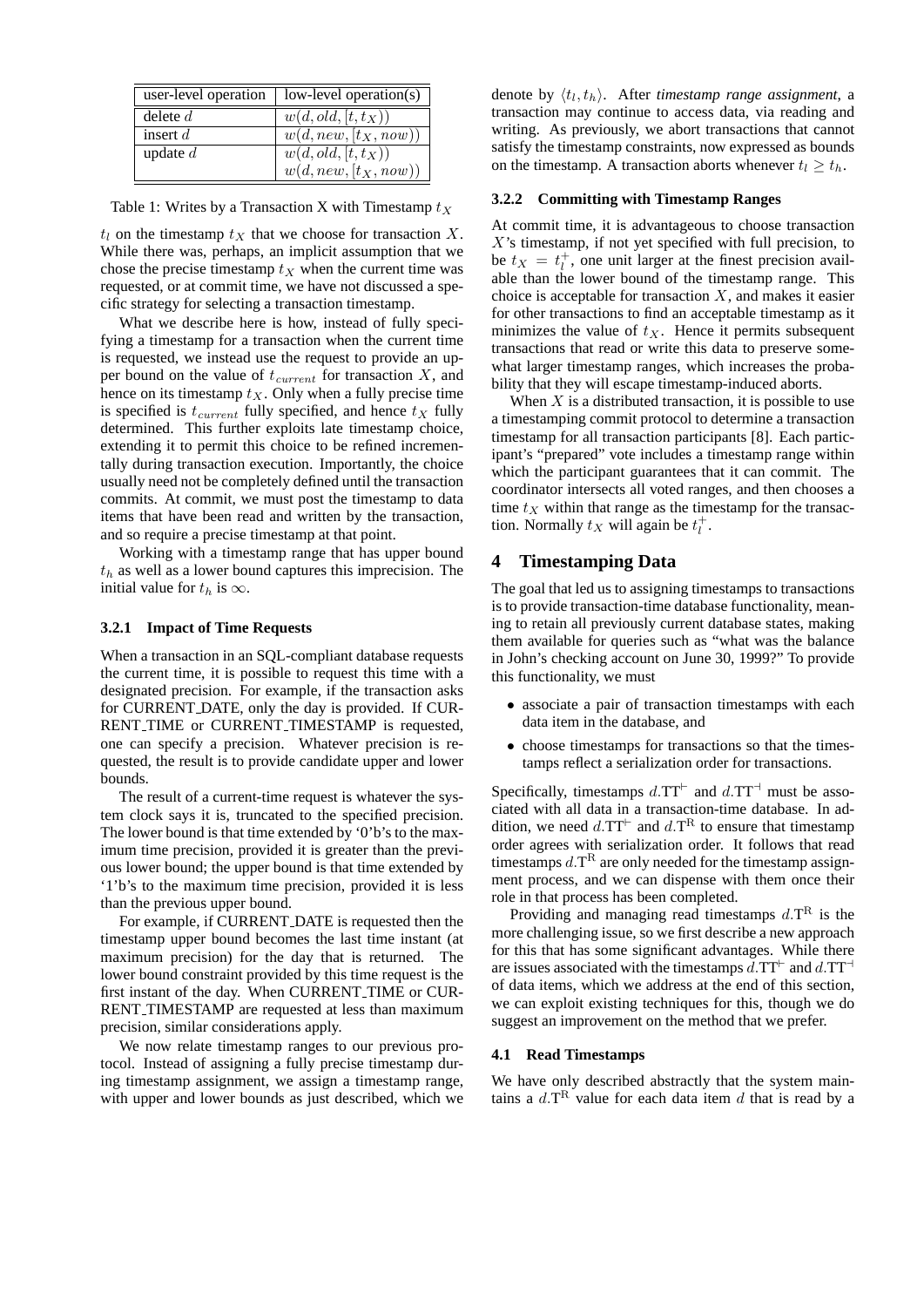transaction. Clearly we need to deal with this concretely. Ideally, we prefer a technique for managing these values that is simple to implement, has high performance, and minimizes aborts. Thus, we would like an approach that is more flexible than the *LAST* technique and lower in overhead than the prior TO approach. We propose such an approach, then consider the impact of system crashes.

#### **4.1.1 The Read Timestamp Table (RTT) Approach**

We must (conservatively) enforce that timestamp order is consistent with read-write conflict order. This leads us to suggest that the  $T^R$  values be provided via a hash table that we call the Read Timestamp Table, or *RTT* for short, where each entry determines a  $T<sup>R</sup>$  value for a set of data items D; i.e., we map a set of d's (via, e.g., a hash function) to an identifier  $I_D$  for the set D, i.e.,  $hash(d) = I_D$ .  $I_D$  then is used to access  $RTT$  and determine the common  $T<sup>R</sup>$  value for all members of D, i.e., *RTT*(hash(d)). The *RTT*'s size can be varied depending upon the desired trade-off between storage overhead and abort rate. The larger the table, the smaller is each set  $D$  that is coalesced and managed with the same  $T^R$  value.

Each data item  $d$  that a transaction  $X$  writes requires that we check that the read-write conflict order between X and earlier read transactions agrees with their timestamp order. We can only do this when we know the timestamp  $t<sub>X</sub>$  for X. Hence, writes require that we check the *RTT*. Each data item that X reads requires that we update the *RTT* so as to be able to subsequently ensure that the read-write conflict order between  $X$  and subsequent write transactions agrees with the timestamp order.

We cannot check or update *RTT*, however, until X has been given a timestamp. Fortunately, while  $X$  is executing, locking ensures serializability of transactions, and transaction atomicity ensures that we, as late as commit time, can enforce timestamp order, by transaction abort if necessary. So let us first describe how all *RTT* checking and updating can be done at commit time.

To perform the appropriate read timestamp checking at commit time, we need only remember the hash values  $i = hash(d)$  for all d that were written by the transaction. With an *RTT* that consists of a few hundred entries, we can remember this set via a bit vector  $V_W$  denoting the variables written, which reflects the hash values for all items in  $V_D \cup V_I$ . An *RTT* with 512 entries would then require a  $V_W$  of 64 bytes for each transaction. Each entry  $RTT[i]$  in which  $V_W[i] = 1$ 'b is accessed at commit time and compared with the transaction X's timestamp  $t_X$ . If any of the  $RTT[i] \ge t_X$ , we abort the transaction.

To perform the appropriate read timestamp updating at commit time, we likewise need only remember the hash values  $i = hash(d)$  for all d that were read by the transaction. This is a second bit vector  $V_R$  of, e.g., 64 bytes, yielding a total bit vector space overhead of 128 bytes. So the overhead need not be large. If  $t_X > RTT[i]$  when  $V_R[i] = 1$ 'b, then  $RTT[i] \leftarrow t_X$ .

It is possible to check and update entries in *RTT* as soon

as a transaction has a timestamp. Indeed, when checking *RTT*, it is possible to detect the need to abort a transaction as soon as there is an upper bound  $t_h$  such that  $t_h <$  T<sup>R</sup>. However, the better question to ask is "when is it desirable to check or update *RTT*?" Our answers follow.

- **updating** *RTT***:** It is never desirable to update *RTT* earlier than commit time. Read locks prevent subsequent writers from writing any read data item  $d$ , so there is no possibility of a timestamp order violation involving d until after a transaction commits. Indeed, early update of  $RTT[hash(d)]$  will increase the number of false timestamp order violations because the timestamp associated with *RTT*[hash(d)] will associate the later timestamp (of  $d$ ) with all data items in  $D$ .
- **checking** *RTT***:** It is always desirable to check *RTT* as soon as a transaction X has a fully specified timestamp  $t_X$ . Suppose that  $X$  wrote data item  $d$ .  $X$ 's write lock prevents any subsequent (later) reader from reading d. So a precise  $d.\mathsf{T}^R$  cannot increase in value for the duration of the transaction. However, the value of *RTT*[hash(d)] can be updated because some other transaction reads a d' with  $hash(d') = hash(d)$ , and this might lead to an unnecessary abort of  $X$ . By checking  $RTT[hash(d)]$  as early as possible, we reduce the window in which this kind of update can occur. So, at timestamp assignment time, it is desirable to use  $V_W$  to check the entries of *RTT* immediately. In addition, when there is a subsequent write of a data item  $d'$ , we check  $RTT[hash(d')]$  immediately, without exploiting our bit vector. This early check also identifies transactions that need to be aborted as early as possible, meaning that there is less wasted work done by the doomed transaction.

### **4.1.2 Impact of System Crashes**

We need to understand the impact that a system crash has on our method. Since the *RTT* is used in an essential way only to help choose the timestamps of transactions, the *RTT* does not need to be stable so long as we can ensure that we can identify the latest possible timestamp *LAST* (recall *LAST* from Section 2) used by any committed transaction prior to the crash. This information must be available in the recovery log, as we must be able to timestamp versions of data written by every committed transaction, i.e., to write for each written d also its  $d.\text{TT}^{\text{+}}$  (and perhaps its  $d.\text{TT}^{\text{-}}$ ).

Transactions that were active at the time of the crash are aborted, so their activities have no effect. We initialize all entries of *RTT* with *LAST*. While this is conservative, in that the pre-crash *RTT* entries might have had earlier timestamps, no additional local transactions will be aborted by this process, as all post-crash local transactions will have timestamps greater than *LAST*.

We need *LAST* (rather than using, e.g., *ZERO*) because it is possible that some non-local distributed transactions have timestamps earlier than *LAST*. Using *LAST* guarantees that we prevent read-write order violations, whereas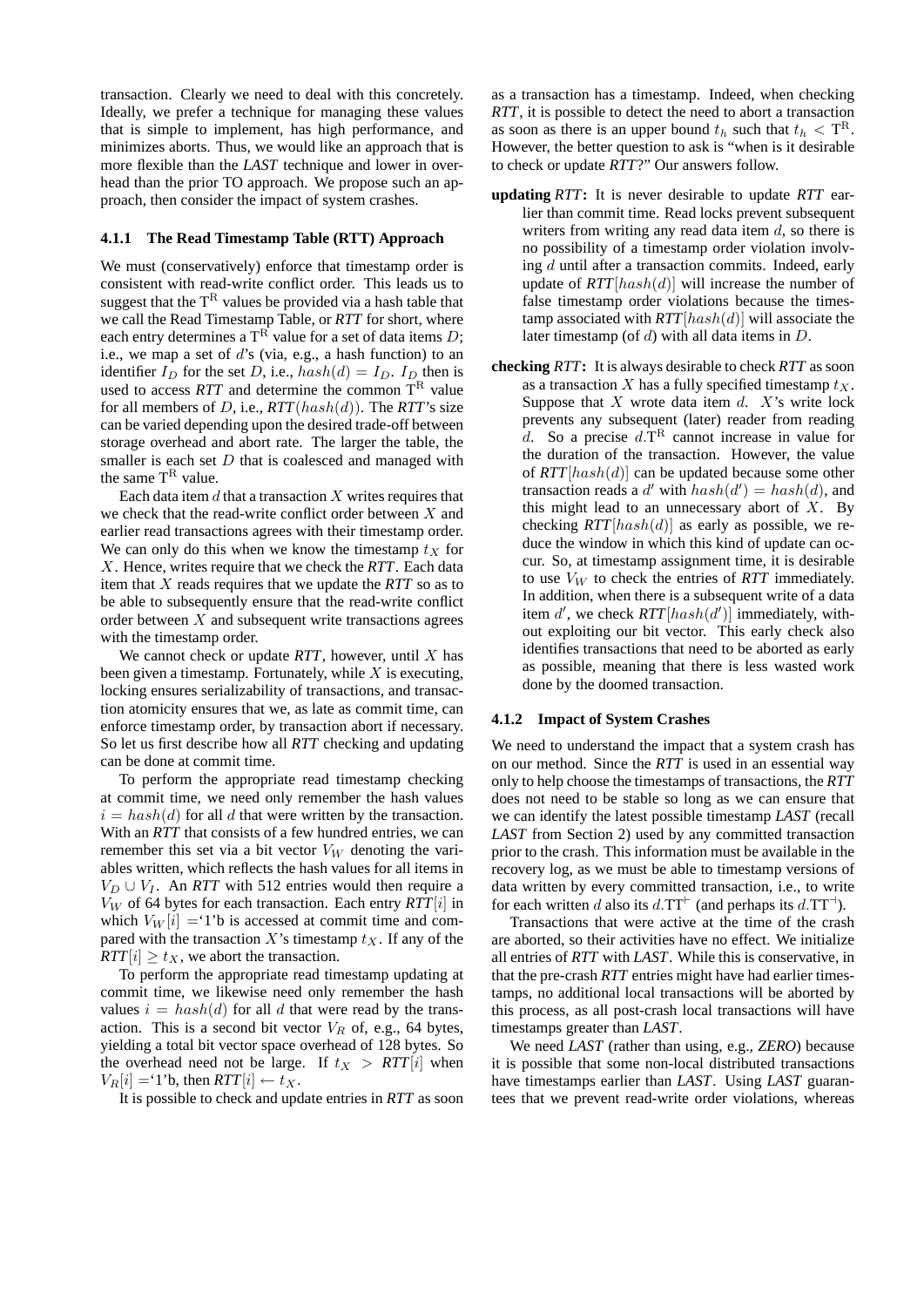*ZERO* does not guarantee that. These distributed transactions may be aborted because read timestamps are now later than they might otherwise have been. Thus, a local cohort of a distributed transaction would surely have *LAST* as a lower bound on its commit time. A distributed transaction  $X$  might, at another of its cohorts, be forced to choose a  $t<sub>b</sub> < LAST$ , e.g. because of a CURRENT TIME request by the cohort, thus requiring that the transaction be aborted. But this is a low probability occurrence, in any event.

The bottom line is that there is little point in making the *RTT* stable. Correct behavior is always (conservatively) assured, and the probability of extra aborts is low.

### **4.2 Write Timestamps**

For completeness, we describe here how to handle write timestamps, summarizing previous published solutions that we believe are effective. As with read timestamps, we consider the impact of system crashes.

#### **4.2.1 Second Access for Timestamping**

Timestamps  $d.\text{TT}^+$  are stored with each data item d, denoting the time at which each is inserted. Transaction-time databases store in addition an end time for their data items, as described in Section 1. Thus, with each data item  $d$  is also stored  $d.\text{T} \text{T}^{-1}$  denoting the time at which it is deleted. A write transaction has to post both new data values and these timestamps. Since we may not have the transaction's timestamp when the write occurs, we need to record these writes in some other way, completing the writes when we have sufficient information.

One way to deal with this is to create an *intentions list* of inserted or deleted data items that records both the identities and values of the items each transaction X writes. The writes remembered in the intentions list are then posted when sufficient information is later available. Such an intentions list has two disadvantages, however.

- 1. Data values can be very large, and so storing intentions lists for all uncommitted data can be costly in main memory consumption.
- 2. A transaction is expected to see its own updates. With the intentions list approach, every data access needs to look at the intentions list to determine whether the transaction has previously updated a data item.

We avoid intentions lists by posting an update in the appropriate database page at the time of the write. The 2PL protocol protects these uncommitted and yet-to-betimestamped writes. Since a transaction  $X$  does not necessarily know its timestamp early in its execution, these data items are initially tagged with X's *transaction id* when the write occurs. We re-visit these data items later, when we know X's timestamp  $t<sub>x</sub>$ .

We are not guaranteed to know  $X$ 's timestamp until it commits. For a distributed transaction, it may be impossible to choose a timestamp prior to execution of the commit protocol when all transaction cohorts "vote" on commit and

perhaps on transaction time [8]. Hence, we re-visit the data items written by committing transaction  $X$  after it commits and we are guaranteed to know its timestamp value  $t_X$ . Placing  $t_X$  in X's commit record ensures that the connection between transaction id and timestamp is stable. Then data items inserted (or deleted) are re-visited, and transaction id is replaced by  $t_{x}$ . In the normal course of system operation, pages containing these records "find their way" to the disk and become stable in that way.

We strongly endorse this "traditional" approach. However, note that posting timestamps to written data items after transaction commit leads to a double access to all written data items, once to post the write and, after commit, to post the transaction timestamp that overwrites the transaction id.

Finally note that the description here has been phrased mostly in terms of a data item  $d$  having a timestamp that marks the time of its writing transaction. The time of the writing transaction is used as the  $TT<sup>+</sup>$  value for a new data item  $\overline{d}$  when an insertion occurs (with the end time TT<sup>-1</sup> having the variable now as its value). The timestamp for the writing transaction is used as the (new)  $TT^{-1}$  value when an existing data item is being deleted. An update is accomplished by two writes, one to delete the existing data item  $d$ and one to insert the new data item  $d'$ . We have been maintaining the set of inserted items  $V_I$  and deleted items  $V_D$  to enable this commit time processing.

## **4.2.2 Impact of System Crashes**

Unlike the situation with read timestamps, write timestamps for data need to be permanently assigned to the data written by every committed transaction. System crashes can interfere with the process of associating timestamps with data. We need to ensure that the timestamps that are needed in order to support the desired transactiontime database functionality after a crash indeed survive the crash. And we need to identify those timestamps that are no longer needed, and justify that they are not. Storing a transaction's timestamp in its commit record is a start at making its timestamp stable, but only a start.

Here we summarize two previous approaches [12, 13] for how to complete the timestamping of transactions after commit. Both provide a persistent table that maps committed transaction id's to their corresponding timestamps, which we call the timestamp table or *TST*. The approaches differ in how they manage the *TST* table subsequently.

- 1. In [13], *TST* contains the timestamps for all transactions. When an unstamped data item is read, *TST* is consulted and the transaction id is replaced with the timestamp found in the *TST*. The difficulty with this approach is that the *TST* can get very large, and accessing it can add to disk I/O.
- 2. In [12], only the transaction entries needed for unstamped data are maintained in the *TST*. Entries for which timestamping is complete are garbage collected. There is both an execution cost and a system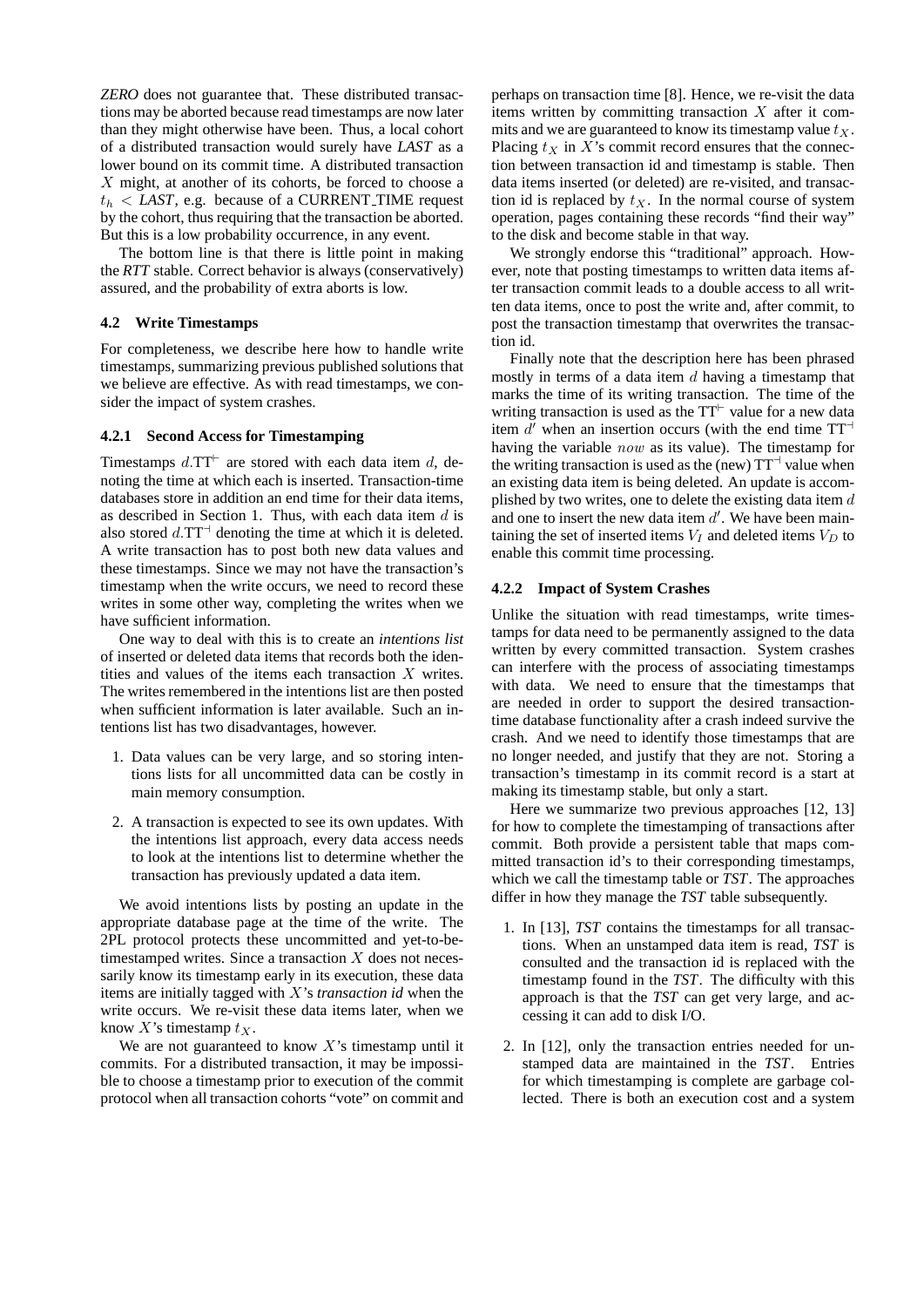complexity cost to *TST* garbage collection, as the system needs to maintain information about unstamped data to know what *TST* entries to keep or purge.

On balance, it seems better to us to do the garbage collection and prune the *TST*.

### **Garbage Collecting** *TST* **Entries**

In [12], the identity of each unstamped data item  $d$  is maintained in a list associated with the timestamp that is needed by d. As data items are timestamped, they are removed from the list. The subtlety, as explained in [12], lies in ensuring that this bookkeeping information is itself persistent. And the advantage of retaining this list of data items is that we can choose, via referencing the data items, to complete the timestamping and remove the associated timestamp entry from the *TST* at any time.

However, if we are willing to accept a slightly larger *TST*, where we cannot simply complete the timestamping at our discretion, we can replace the list of items with a count of the objects that remain to be timestamped. When a page is written to disk, we create a log record that describes the write and its impact on timestamp counts. This log record contains, for each timestamp, the number of previously unstamped data items in the page that were given that timestamp. Thus, we can (almost always) persistently maintain counts of the unstamped data for each timestamp. If a crash occurs between the write of a page and the write of the log record describing the write, the only result is that some timestamp entries in the *TST* are not garbage collected, which is probably not very important.

We can make persistent reference counting precise by writing to the log our intention to write pages in a "system transaction" start log record, then writing the pages, and finally committing this "system transaction" after all listed pages are stable on the disk. We include with the list of pages being written the changes in reference counts for unstamped data in the start log record, and would redo the "transaction" were the system to crash and there were no commit record in the stable log.

### **5 Related Work**

The predominant assumption in past work on temporally enhanced data models and query languages as well as implementation techniques for temporal data management [7, 11] has been that there is no support for user-specified transactions, making individual modification statements the units of work. In perhaps the most relevant contribution based on this assumption, Clifford et al. [2] offer a semantic foundation for associating the variable *now*, denoting the current time, with data items. Our proposal follows this foundation, but assumes the presence of transactions.

Transaction support in temporal databases has only been addressed in a handful of works. We review these next, also describing how this paper's contribution builds on and extends these.

The Postgres DBMS [13, 14] supports transaction time by timestamping after commit. Specifically, Postgres uses eight extra attributes in each relation in order to associate with each database modification both the id and commit time of the transaction that effected the modification. Initially, only the transaction id is associated with a modification. The transaction-time values are left unassigned when a tuple is initially stored in the database [13]. When a transaction commits, its commit time is stored in a special Time table. This enables the subsequent revisitation of tuples in order to apply the permanent timestamps. This revisitation is done lazily or not at all [13]. When the transaction time of a tuple is needed, but is not stored in the tuple, the Time table is consulted. There is no discussion of the use of temporary values of the timestamp attributes in Postgres.

Salzberg [12] demonstrated that to achieve a transaction-consistent view of previous database states, it is necessary to use the same timestamp for all modifications within a transaction. Further, this timestamp must be after the time at which all locks have been acquired; otherwise, the timestamps will not properly reflect the serialization order of transactions. Again, the use of current time prior to commit is not considered.

The techniques proposed in our paper follow the principles put forward by Salzberg and use principles similar to those used in Postgres, but extends these to solve the more general problem encountered in practice. In particular, we deal with the fact that user requests can force an early choice of timestamps.

Finger and McBrien [4] studied timestamping, including the use of the valid-time variable *now*. Like Salzberg, they argue that the value for *now* should remain constant within a transaction. However, they rule out using the commit time for timestamping the valid-time dimension and instead suggest using the start time or the time of the first update as the value for *now*. They showed that this choice may lead to *now* appearing to be moving backwards in time and that the serialization of transactions can be violated. They suggest ignoring the problem of time moving backwards or making transactions serializable on their start times.

This differs quite substantially from our solution where we use the commit time. Further, it has been shown that ignoring the phenomenon of *now* moving backwards may lead to violation of the isolation principle of transactions and that transaction executions cannot be serializable in the order of their start times, if concurrency is to be allowed [16].

In recent related work, Torp et al. [16] consider the timestamping of data items assuming a layered architecture, where support for a temporal query language is provided, essentially, by an application that uses the SQL interface of a conventional DBMS. With no access to the internals of the DBMS, the possible solutions are more restricted. They use the commit time of a transaction as the current-time value given to all requests for the current time from statements in the transaction. As in our paper, and unlike Salzberg and Stonebraker, they permit statements